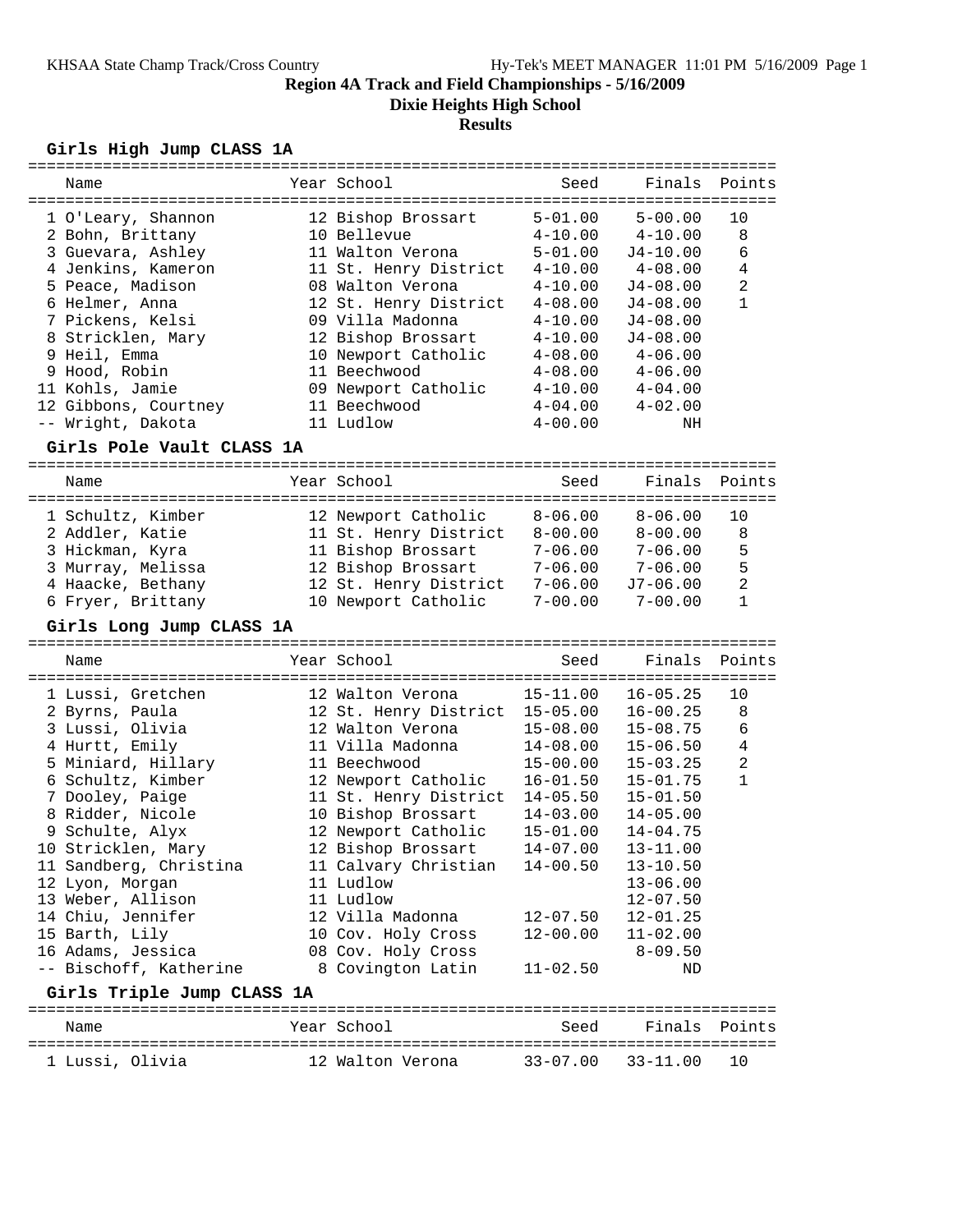**Dixie Heights High School**

#### **Results**

### **....Girls Triple Jump CLASS 1A**

| 2 Jenkins, Kameron    | 11 St. Henry District | $30 - 04.75$ | $33 - 08.00$ | 8            |
|-----------------------|-----------------------|--------------|--------------|--------------|
| 3 Byrns, Paula        | 12 St. Henry District | $32 - 10.50$ | $33 - 07.00$ | 6            |
| 4 Schultz, Kimber     | 12 Newport Catholic   | $33 - 02.50$ | $32 - 09.75$ | 4            |
| 5 Lussi, Gretchen     | 12 Walton Verona      |              | $32 - 09.50$ | 2            |
| 6 Schulte, Alyx       | 12 Newport Catholic   | $32 - 08.25$ | $32 - 01.00$ | $\mathbf{1}$ |
| 7 Stricklen, Mary     | 12 Bishop Brossart    | $32 - 00.00$ | $31 - 10.50$ |              |
| 8 Keegan, Ria         | 12 Villa Madonna      | $32 - 05.00$ | $31 - 05.75$ |              |
| 9 Hurtt, Emily        | 11 Villa Madonna      | $31 - 07.00$ | $30 - 09.00$ |              |
| 10 Reynolds, Mindi    | 10 Bellevue           | $31 - 00.00$ | $30 - 04.00$ |              |
| 11 Fleissner, Melanie | 09 Bishop Brossart    | $29 - 03.00$ | $29 - 08.00$ |              |
| 12 Northcutt, Jaclyn  | 09 Dayton             | $26 - 06.50$ | $28 - 07.25$ |              |
| 13 Painter, Harlee    | 09 Dayton             | $27 - 09.75$ | $27 - 05.00$ |              |
| 14 Weber, Allison     | 11 Ludlow             | $27 - 08.75$ | $26 - 08.25$ |              |
| 15 Dodd, Sierra       | 09 Ludlow             | $26 - 02.00$ | $26 - 04.00$ |              |
| 16 Watkins, Torrie    | 11 Newport            |              | $25 - 00.00$ |              |

#### **Girls Shot Put CLASS 1A**

================================================================================

| Name                    | Year School           | Seed         | Finals       | Points         |
|-------------------------|-----------------------|--------------|--------------|----------------|
| 1 Gruenschlaeger, Annie | 12 Newport Catholic   | 35-07.75     | 34-00.00     | 10             |
| 2 Schulte, Alyx         | 12 Newport Catholic   | $32 - 03.00$ | $33 - 05.00$ | 8              |
| 3 McCarthy, Brianna     | 10 Beechwood          | $33 - 05.00$ | $32 - 04.50$ | 6              |
| 4 Helmer, Meghan        | 11 St. Henry District | $33 - 07.00$ | $31 - 04.00$ | $\overline{4}$ |
| 5 Miller, Lauren        | 09 Beechwood          | $31 - 09.00$ | $30 - 02.50$ | $\overline{c}$ |
| 6 Weiss, Ana            | 12 St. Henry District | $32 - 07.00$ | $30 - 00.00$ | $\mathbf{1}$   |
| 7 Schneider, Ally       | 12 Cov. Holy Cross    | $30 - 00.50$ | $28 - 04.50$ |                |
| 8 Kuetemeyer, Brook     | 07 Bellevue           | $25 - 07.00$ | $25 - 06.50$ |                |
| 9 Massey, Emma          | 11 Walton Verona      | $27 - 03.00$ | $25 - 03.00$ |                |
| 10 Ottaway, Caitlin     | 12 Ludlow             | 25-10.00     | $24 - 09.00$ |                |
| 11 Schoultheis, Sarah   | 10 Dayton             | $26 - 02.00$ | $24 - 00.50$ |                |
| 12 Weller, Charlotte    | 11 Cov. Holy Cross    | 25-00.50     | $23 - 07.00$ |                |
| 13 Duncan, Tori         | 12 Villa Madonna      | 24-07.75     | $23 - 04.00$ |                |
| 13 Tyler, Taylor        | 08 Newport            |              | $23 - 04.00$ |                |
| 15 Cook, Lilly          | 09 Bishop Brossart    | $23 - 06.00$ | $22 - 07.00$ |                |
| 16 Stansberry, Jade     | 09 Ludlow             | $22 - 02.00$ | $22 - 05.00$ |                |
| 17 Bailey, Rachel       | 09 Villa Madonna      | $22 - 04.50$ | $22 - 00.50$ |                |
| 18 Edwards, Sydney      | 07 Newport            | $20 - 00.00$ | $21 - 04.00$ |                |
| 19 Julick, Korie        | 11 Walton Verona      | $23 - 00.00$ | $21 - 03.50$ |                |
| 20 Ross, Alicia         | 09 Bellevue           | $20 - 05.00$ | $20 - 04.50$ |                |

### **Girls Discus Throw CLASS 1A**

================================================================================ Name The Year School Seed Finals Points ================================================================================ 1 Gruenschlaeger, Annie 12 Newport Catholic 105-04 102-00 10 2 McCarthy, Brianna 10 Beechwood 112-10 97-02 8 3 Schultz, Frannie 11 Newport Catholic 97-04 95-00 6 4 Miller, Lauren 09 Beechwood 87-09 88-10 4 5 Britt, Felicity 10 Bishop Brossart 90-01 86-03 2 6 Weiss, Ana 12 St. Henry District 94-10 85-10 1 7 Helmer, Meghan 11 St. Henry District 86-09 79-10 8 Julick, Korie 11 Walton Verona 85-00 75-03 9 Tyler, Taylor 08 Newport 74-02 10 Massey, Emma 11 Walton Verona 68-11 73-00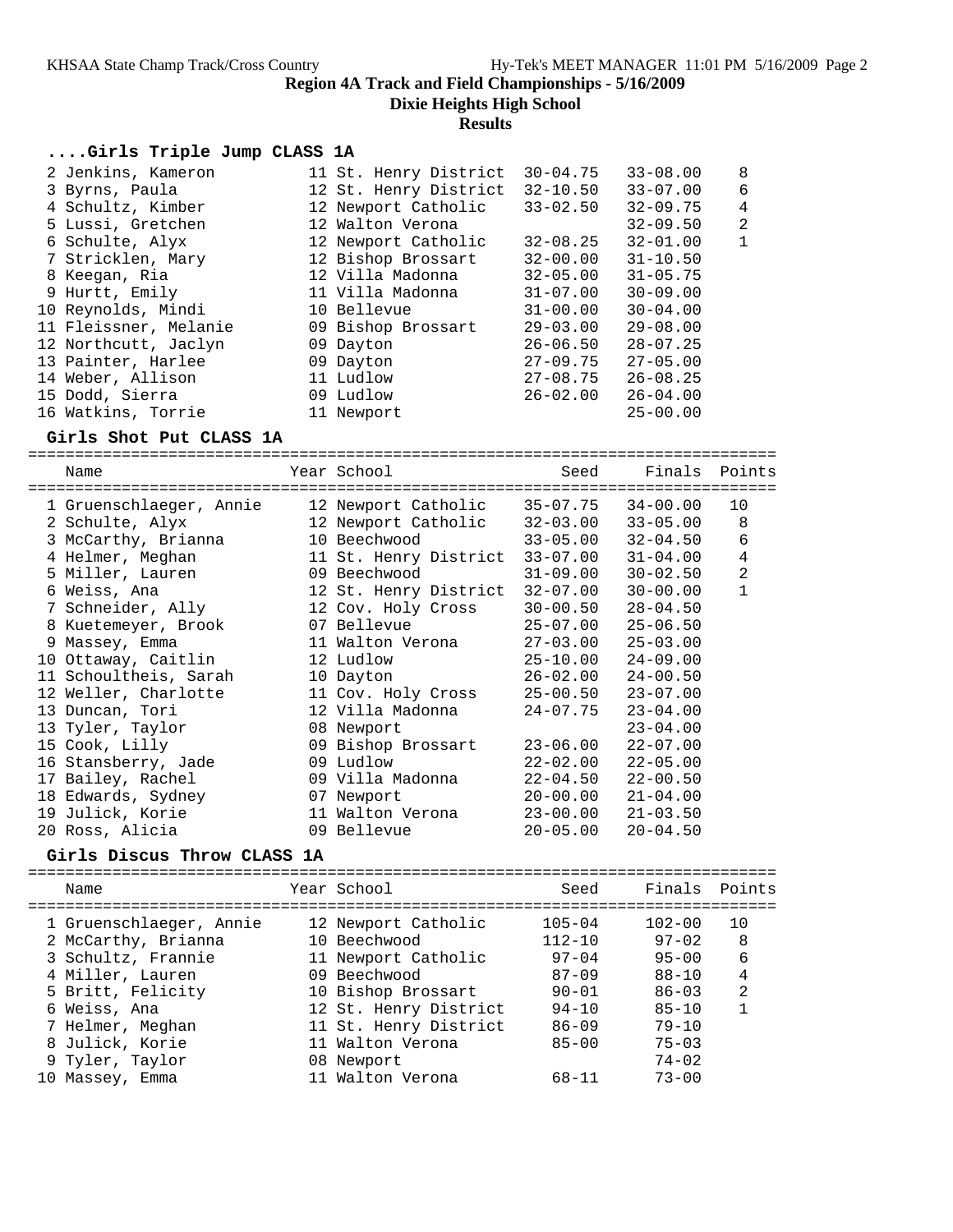**Dixie Heights High School**

### **Results**

### **....Girls Discus Throw CLASS 1A**

| 11 Stansberry, Jade    | 09 Ludlow          | $86 - 07$ | $72 - 11$ |
|------------------------|--------------------|-----------|-----------|
| 12 Ottaway, Caitlin    | 12 Ludlow          | $81 - 01$ | $72 - 01$ |
| 13 Duncan, Tori        | 12 Villa Madonna   | $73 - 08$ | $69 - 09$ |
| 14 Murphy, Kellie      | 12 Bishop Brossart | $77 - 07$ | $68 - 01$ |
| 15 Curry, Katie        | 09 Bellevue        | $62 - 10$ | $65 - 02$ |
| 16 Kuetemeyer, Brook   | 07 Bellevue        | $60 - 07$ | $62 - 03$ |
| 17 Bailey, Rachel      | 09 Villa Madonna   | $45 - 09$ | $57 - 08$ |
| 18 Edwards, Sydney     | 07 Newport         | $45 - 00$ | $56 - 00$ |
| 19 Griese, Hannah      | 10 Covington Latin | $46 - 07$ | $53 - 09$ |
| 20 Nichols, Marla      | 11 Dayton          | $62 - 00$ | $49 - 01$ |
| 21 Schoultheis, Jennie | 11 Dayton          | $65 - 00$ | $46 - 07$ |

### **Boys High Jump CLASS 1A**

================================================================================

| Name<br>============================= | Year School           | Seed        | Finals       | Points      |
|---------------------------------------|-----------------------|-------------|--------------|-------------|
| 1 Bessler, Ben                        | 11 St. Henry District | $6 - 06.00$ | $6 - 04.00$  | 10          |
| 2 Brockman, Brandon                   | 10 Walton Verona      | $6 - 00.00$ | $5 - 10.00$  | 8           |
| 3 Hatfield, Jordan                    | 11 Newport            | $5 - 10.00$ | $5 - 08.00$  | 6           |
| 4 Luther, Anthony                     | 11 Newport            | $5 - 08.00$ | $J5 - 08.00$ | 4           |
| 5 Duggan, TJ                          | 12 Villa Madonna      | $6 - 00.00$ | $J5 - 08.00$ | 2           |
| 6 Schmitt, Sam                        | 10 Walton Verona      | $5 - 04.00$ | $5 - 06.00$  | $\mathbf 1$ |
| 7 Evans, Nick                         | 11 Bellevue           | $5 - 06.00$ | $5 - 04.00$  |             |
| 8 Jordan, Tyler                       | 11 St. Henry District | $5 - 06.00$ | $5 - 02.00$  |             |
| 8 Schroth, Ryan                       | 11 Villa Madonna      | $5 - 02.00$ | $5 - 02.00$  |             |
| 8 Hartig, Corey                       | 10 Bishop Brossart    | $5 - 04.00$ | $5 - 02.00$  |             |
| 8 Krebs, Andrew                       | 12 Newport Catholic   | $5 - 06.00$ | $5 - 02.00$  |             |
| 12 Bowden, Shonn                      | 11 Dayton             | $5 - 02.00$ | $5 - 00.00$  |             |
| -- Simpson, Justin                    | 12 Ludlow             | $5 - 00.00$ | ΝH           |             |
| -- Turner, Cody                       | 11 Dayton             | $5 - 04.00$ | ΝH           |             |
| -- Kremer, Dallas                     | 12 Bishop Brossart    | $5 - 04.00$ | ΝH           |             |

### **Boys Pole Vault CLASS 1A**

| Name                | Year School           | Seed        | Finals Points |     |
|---------------------|-----------------------|-------------|---------------|-----|
| 1 Kloeker, Charlie  | 12 Newport Catholic   | $9 - 06.00$ | $9 - 06.00$   | 1 O |
| 2 Haacke, Alexander | 11 St. Henry District | $9 - 06.00$ | $J9 - 06.00$  | 8   |
| 3 Plummer, Jimmy    | 12 Newport Catholic   | $9 - 00.00$ | $J9-06.00$    | 6   |
| 4 Haacke, Zach      | 09 St. Henry District | $9 - 00.00$ | $8 - 00.00$   | 4   |

### **Boys Long Jump CLASS 1A**

| Name                              | Year School                         | Seed                         | Finals Points                |                |
|-----------------------------------|-------------------------------------|------------------------------|------------------------------|----------------|
| 1 Bessler, Ben<br>2 Glenn, Dionte | 11 St. Henry District<br>10 Newport | $20 - 06.50$<br>$17 - 05.50$ | $20 - 02.00$<br>$19 - 09.25$ | 10<br>8        |
| 3 Brockman, Kevin                 | 12 St. Henry District               | $19 - 00.00$                 | $19 - 08.75$                 | 6              |
| 4 Kleier, Jake                    | 09 Ludlow                           | $19 - 03.00$                 | $19 - 04.25$                 | 4              |
| 5 Harper, Mitch                   | 12 Walton Verona                    | $19 - 04.00$                 | $19 - 01.00$                 | $\mathfrak{D}$ |
| 6 Schmitt, Sam                    | 10 Walton Verona                    | $18 - 01.00$                 | $18 - 04.50$                 |                |
| 7 Luensman, Alec                  | 10 Villa Madonna                    | $16 - 03.50$                 | $17 - 09.00$                 |                |
| 8 Elam, Clay                      | 10 Bishop Brossart                  | $16 - 06.00$                 | $17 - 06.50$                 |                |
| 9 Meyer, Adam                     | 11 Newport Catholic                 | $18 - 03.50$                 | $17 - 06.00$                 |                |
| 10 Mueller, Zak                   | 12 Bishop Brossart                  | $17 - 07.00$                 | $17 - 04.50$                 |                |
|                                   |                                     |                              |                              |                |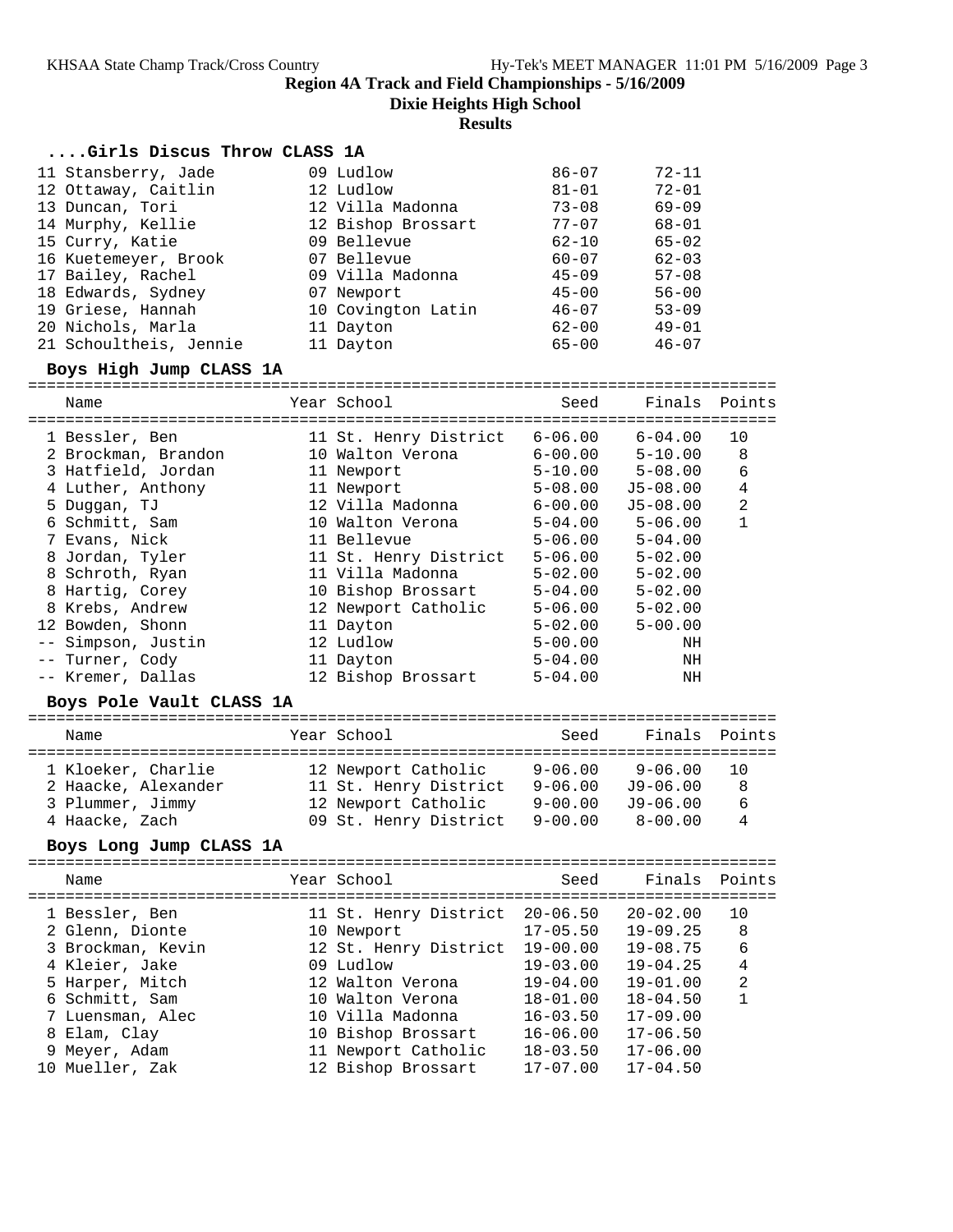**Dixie Heights High School**

#### **Results**

### **....Boys Long Jump CLASS 1A**

| 11 Brinkman, Eric | 11 Cov. Holy Cross   | 17-00.50     | 16-09.00     |
|-------------------|----------------------|--------------|--------------|
| 12 Engram, Robert | 09 Newport           | $19 - 08.75$ | $15 - 10.00$ |
| 12 Garbig, Nathan | 09 Calvary Christian | $14 - 05.00$ | $15 - 10.00$ |
| 14 Gaunt, Anthony | 11 Ludlow            | $16 - 05.00$ | $15 - 04.00$ |
| 15 Walton, Brad   | 09 Calvary Christian | $14 - 06.00$ | $12 - 11.00$ |
| 16 Adams, Dexter  | 12 Cov. Holy Cross   | $12 - 00.50$ | $12 - 06.50$ |

#### **Boys Triple Jump CLASS 1A**

| Name                  | Year School           | Seed         | Finals       | Points         |
|-----------------------|-----------------------|--------------|--------------|----------------|
| 1 Duqqan, TJ          | 12 Villa Madonna      | $41 - 07.00$ | $40 - 05.25$ | 10             |
| 2 Dixon, Koby         | 10 Walton Verona      | $41 - 00.00$ | $40 - 04.00$ | 8              |
| 3 Emerson, Ross       | 11 St. Henry District | $39 - 11.50$ | $39 - 10.00$ | 6              |
| 4 Schmitt, Sam        | 10 Walton Verona      | $37 - 09.00$ | $37 - 09.00$ | 4              |
| 5 Mueller, Zak        | 12 Bishop Brossart    | $37 - 04.00$ | $37 - 08.50$ | $\overline{2}$ |
| 6 Froendhoff, Michael | 10 Newport Catholic   | $36 - 10.00$ | $37 - 01.75$ | 1              |
| 7 Hartig, Corey       | 10 Bishop Brossart    | $32 - 04.50$ | $37 - 00.00$ |                |
| 8 Cawley, Shaun       | 09 St. Henry District | $35 - 07.00$ | $36 - 08.00$ |                |
| 9 Glenn, Dionte       | 10 Newport            | $36 - 05.50$ | $36 - 06.75$ |                |
| 10 Luensman, Alec     | 10 Villa Madonna      | $37 - 04.00$ | $36 - 06.00$ |                |
| 11 Kleier, Jake       | 09 Ludlow             | $35 - 03.00$ | $34 - 01.50$ |                |
| 12 Engram, Robert     | 09 Newport            |              | $30 - 08.00$ |                |

#### **Boys Shot Put CLASS 1A**

================================================================================ Name The Year School Seed Finals Points ================================================================================ 1 Ziegler, Justin 11 St. Henry District 45-04.00 46-01.50 10 2 Hatfield, Jordan 11 Newport 44-00.25 44-04.00 8 3 Kiernan, Jake 12 Newport Catholic 42-02.00 40-03.00 6 4 Boxx, Phillip 12 Newport 42-06.50 39-11.00 4 5 Cox, Joe 12 Newport Catholic 39-06.50 39-00.00 2 6 Nellis, Jerrold 09 Dayton 40-00.00 38-00.00 1 7 Rice, Drew 11 Ludlow 37-04.50 37-10.50 8 Bowman, Chris 11 Bishop Brossart 37-03.00 35-09.00 9 Haacke, Alexander 11 St. Henry District 35-11.50 35-01.00 10 Brinkman, Steven 10 Cov. Holy Cross 35-00.50 34-03.00 11 McDole, Austin 12 Bishop Brossart 37-03.50 34-00.50 12 McCardle, Wil 12 Walton Verona 30-00.00 32-06.00 13 Decker, Opal 11 Bellevue 32-00.00 31-09.00 14 Carlotta, Justin 11 Ludlow 30-02.00 30-10.50 15 Notorgiacomo, John 11 Villa Madonna 32-00.00 30-09.50 16 Turner, Chris 09 Villa Madonna 31-08.00 29-02.00 17 Clancy, Patrick 8 Covington Latin 24-04.50 22-09.50 -- Townsley, Clint 12 Bellevue 32-06.00 FOUL **Boys Discus Throw CLASS 1A** ================================================================================

| Name               | Year School         | Seed       | Finals Points |     |
|--------------------|---------------------|------------|---------------|-----|
| 1 Cox, Joe         | 12 Newport Catholic | $130 - 08$ | $127 - 07$    | 1 O |
| 2 Boxx, Phillip    | 12 Newport          | $126 - 09$ | $125 - 09$    | 8   |
| 3 Kiernan, Jake    | 12 Newport Catholic | $117 - 08$ | $125 - 08$    | 6   |
| 4 Hatfield, Jordan | 11 Newport          | $138 - 10$ | $122 - 10$    | 4   |